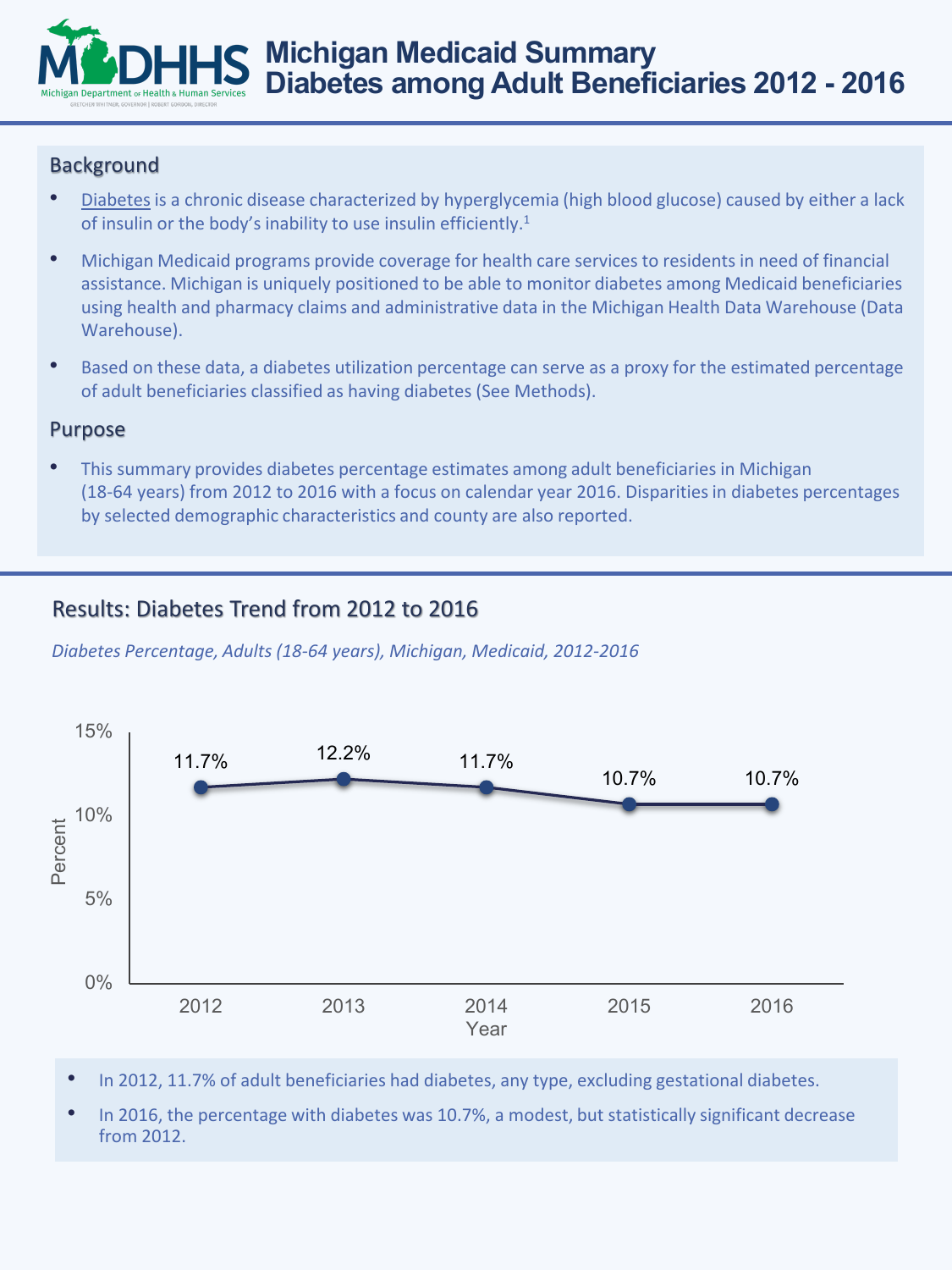# Results: Diabetes Disparities among Select Characteristics



*Diabetes Percentage by Gender, Adults (18-64 years), Michigan, Medicaid, 2016\**

#### *Diabetes Percentage by Age, Adults (18-64 years), Michigan, Medicaid, 2016\**



- Diabetes percentage among adult beneficiaries increased with increasing age group.
- The diabetes percentage of beneficiaries ages 55 to 64 years (25.8%) was 11 times the percentage of those ages 18 to 24 years (2.3%).
- The diabetes percentage of beneficiaries ages 45 to 54 years (18.2%) was four times that of those ages 25 to 34 years (4.1%).

*Diabetes Percentage by Race and Ethnicity, Adults (18-64 years), Michigan, Medicaid, 2016\**



- The percentage of adult Asian/Pacific Islander beneficiaries with diabetes was near 60% higher than that of non-Hispanic White beneficiaries (15.4% versus 9.8%, respectively).
- The diabetes percentages of adult non-Hispanic Black (12.1%) and Hispanic (10.8%) beneficiaries were also higher than non-Hispanic White beneficiaries (9.8%).

*<sup>\*</sup>See Methods*

*<sup>\*</sup>See Methods*

*NH- non-Hispanic; AI/AN – American Indian/Alaska Native; Asian/PI - Asian/Pacific Islander*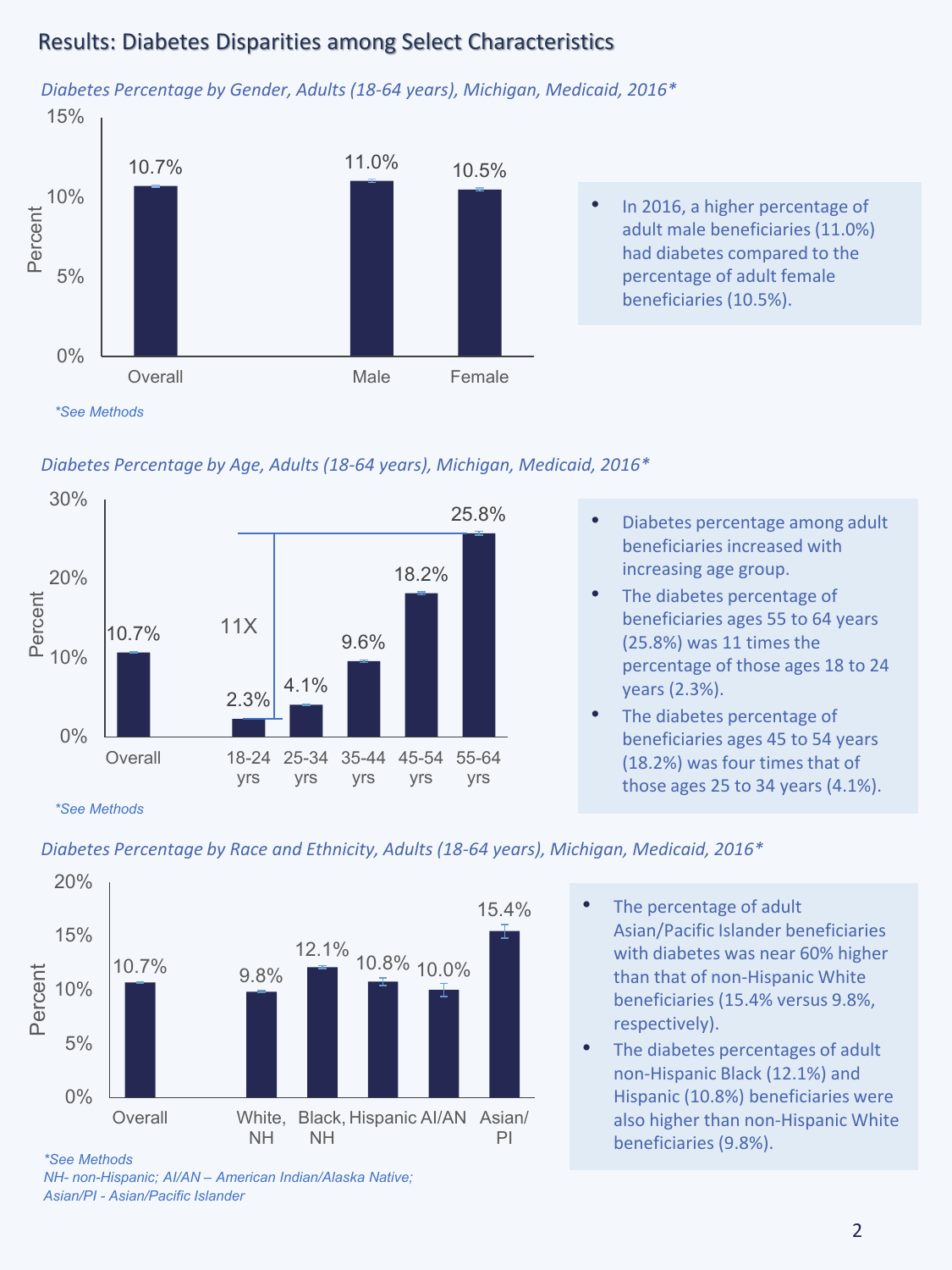### Results: Diabetes Disparity among Michigan Counties

#### *Age-Adjusted County Diabetes Percentage, Adults (18-64 years), Michigan, Medicaid, 2016\**



- The 18 counties with the highest age-adjusted percentages among adult beneficiaries with diabetes were all located in the lower peninsula.
- The range of age-adjusted percentages was 6.5% to 12.5% with the state percentage of 9.5%.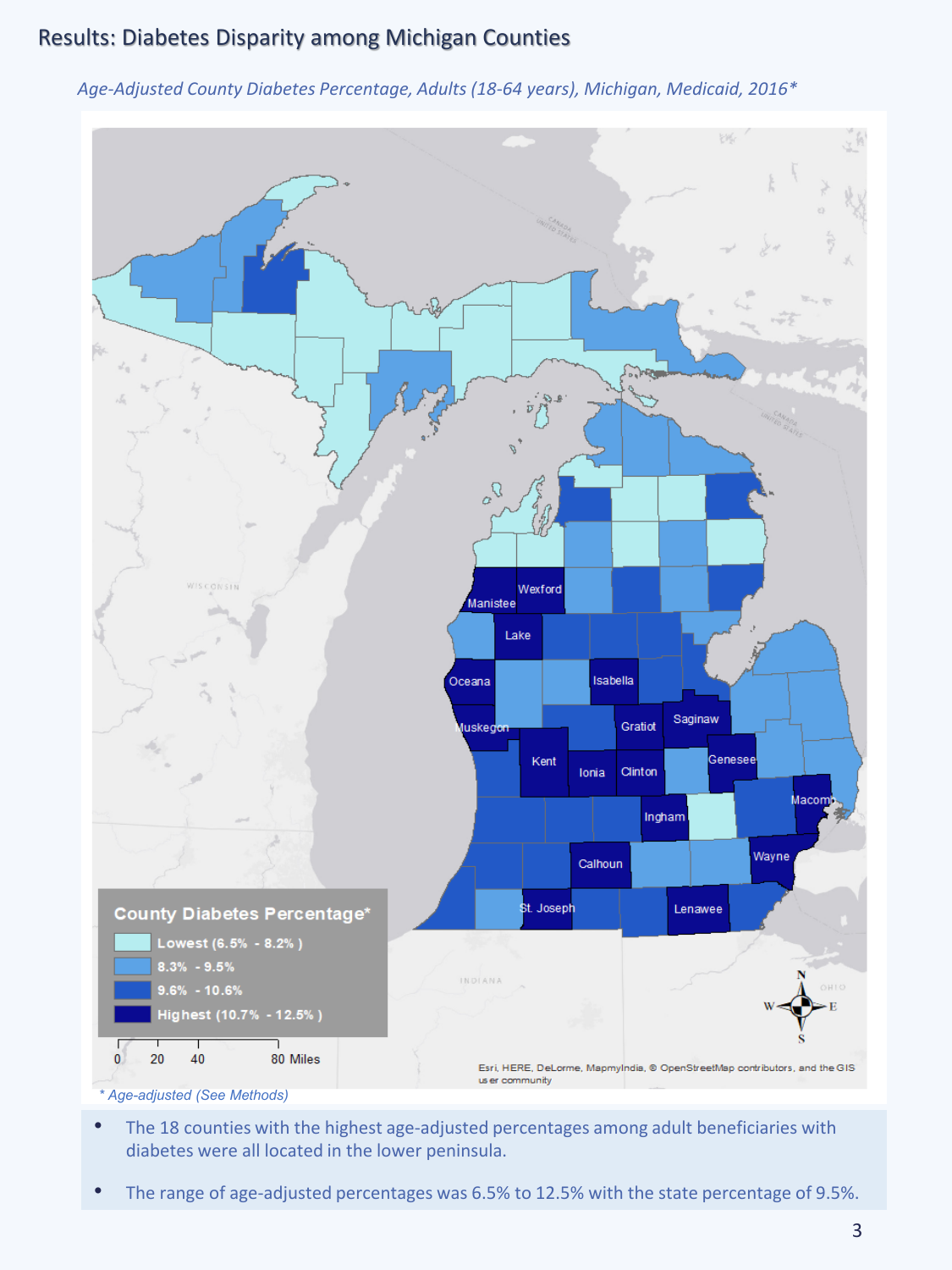# Recommendations for Diabetes Prevention and Management

### **Data to Action**

- The Diabetes Prevention and Control Program uses data to guide the allocation of resources and prioritize groups with the highest percentages of diabetes. For example, the diabetes percentage quadrupled between Medicaid beneficiaries 25-34 years of age and those 45-54 years of age (4.1% versus 18.2%, respectively). This disparity supports the importance of diabetes prevention programs for those age groups.
- Additionally, the percentage of diabetes was significantly higher when comparing Asian/Pacific Islander (15.4%), non-Hispanic Black (12.1%), and Hispanic (10.8%) beneficiaries to their non-Hispanic White counterparts (9.8%). Such data further supports the continued need for diabetes prevention and management programs in Michigan, with an emphasis on populations with the highest need. The following recommendations are suggested based on the data. For more information, visit [www.Michigan.gov/Diabetes.](http://www.michigan.gov/diabetes)

### **Diabetes Prevention**

- The Centers for Disease Control and Prevention leads the National Diabetes Prevention Program (DPP), an evidence-based lifestyle change program proven to help prevent or delay type 2 diabetes. Research shows this program can reduce the risk of developing diabetes by 58% with modest lifestyle changes.2 The MDHHS Diabetes Prevention and Control Program strives to do the following:
	- o Promote the American Diabetes Association's 2019 Standards of Medical Care for routine screening for prediabetes.<sup>2</sup>
	- o Increase access and coverage of the National DPP to promote health equity for Medicaid beneficiaries and reduce the incidence of Type 2 diabetes.
	- o Provide cultural competency training for diabetes prevention professionals to address unique needs of underserved communities.

### **Diabetes Management**

- Diabetes Self-Management Education and Support (DSMES) is an evidence-based individualized program conducted by Registered Dietitians, Registered Nurses, and Pharmacists at hospitals and health departments throughout Michigan. It is a covered benefit for Medicaid beneficiaries and can help individuals with diabetes successfully manage the condition and prevent or delay complications. The MDHHS Diabetes Prevention and Control Program strives to do the following:
	- o Promote the American Diabetes Association's 2019 Standards of Care for routine screening and referral for patients with diabetes.<sup>2</sup>
	- o Increase access to DSMES, including promoting increased coverage through Medicaid and eliminating barriers to participation.
	- o Expand understanding of diabetes management-related behaviors among underserved communities.
	- o Provide cultural competency training for certified diabetes educators to address unique needs of underserved communities.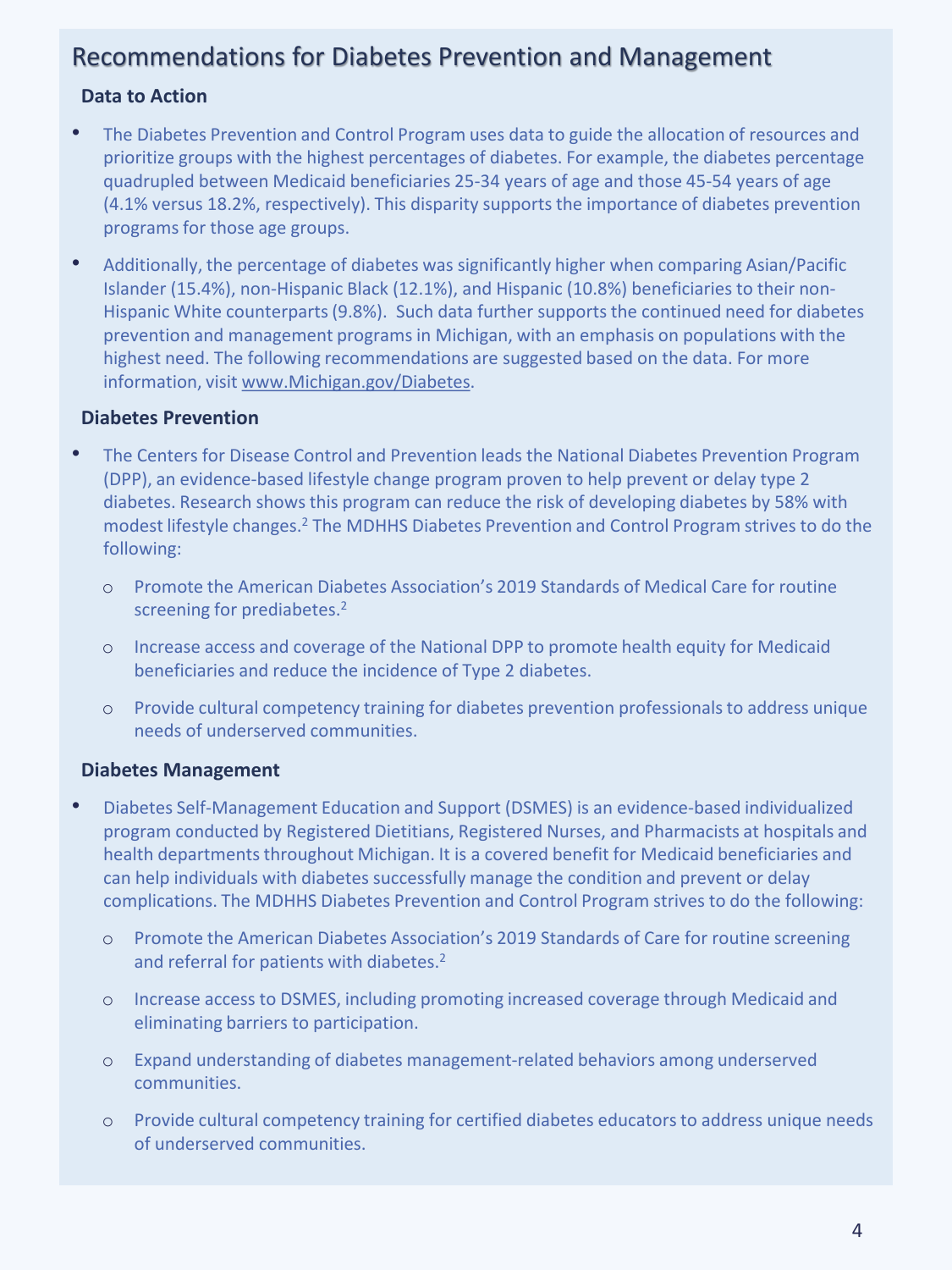### Next Steps

• In 2014, Michigan implemented Medicaid Expansion (i.e., Healthy Michigan Plan). The diabetes percentage among adult Medicaid beneficiaries showed a statistically significant change when comparing pre- and post-Healthy Michigan Plan (HMP) implementation. Two subsequent summaries will focus on how HMP impacted adult Medicaid beneficiaries with diabetes. The first summary will compare pre- and post HMP implementation differences in healthcare utilization such as inpatient hospitalization, emergency department visits, and diabetes-related office visits. It will discuss changes observed among demographic and regional characteristics. The second summary will discuss changes in DSMES enrollment overall and by demographic characteristics pre- and post HMP implementation.

# **Methods**

This summary included the Michigan Medicaid population aged 18 to 64 years of age (as of the last day of each respective calendar year) who were enrolled in a Medicaid benefit plan that covered diabetes-related services and were not dually enrolled in any other insurance plan (such as Medicare) for at least 11 months of the measurement year. Race/ethnic groups were defined using the following classification in the Data Warehouse: 1) non-Hispanic Black beneficiaries were those who were identified as Black, non-Hispanic, 2) non-Hispanic White beneficiaries were those who were identified as White, non-Hispanic, and 3) Hispanic beneficiaries were those who were identified as Hispanic. American Indian/Alaska Native were those who were identified as American Indian or Alaska Native. Asian/Pacific Islander beneficiaries were those who were identified as Asian American, East Indian, Pacific Islander, or beneficiaries from an East or Southeast Asian country. Hispanic ethnicity was not specified for the American Indian/Alaska Native and Asian/Pacific Islander in the Data Warehouse.

Medicaid beneficiaries were identified as having diabetes according to the HEDIS® 2016 inclusion criteria, which included a beneficiary meeting any of the following criteria in the measurement year or the year prior to the measurement year.

- At least two outpatient visits, observation visits or nonacute inpatient encounters on different dates of service, with a diagnosis of diabetes. Visit type need not be the same for the two visits.
- At least one emergency department visit with a diagnosis of diabetes.
- At least one acute inpatient hospitalization with a diagnosis of diabetes.
- At least one prescription fill for insulin or hypoglycemics/antihyperglycemics during the measurement year or the year prior to the measurement year.

Because of these restrictions, services provided but not billed or paid by Medicaid are not represented by these data, and these results cannot be generalized to adults with other insurance, discontinuously enrolled, or without insurance.

Diabetes percentages were reported with 95% confidence intervals. Percentages compared within subgroups in which the confidence intervals did not overlap were considered statistically significantly different from each other. The term higher/lower/increase/decrease or significantly higher/lower/increase/decrease was used to relay this difference. County prevalence estimates were adjusted to the 2016 Medicaid population using three age groups (18–34, 35–49, 50–64 years).